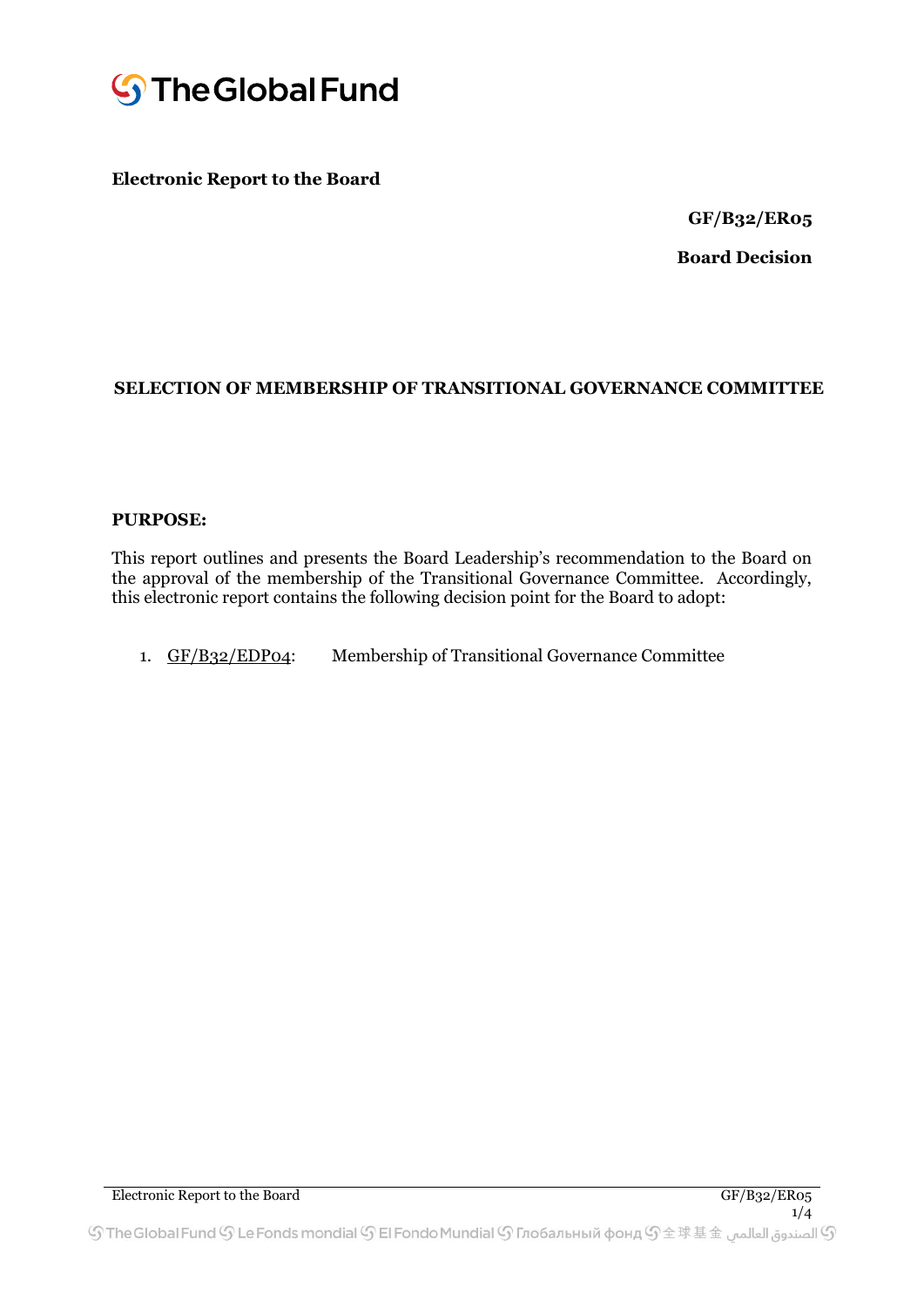## **DECISION**

1. Based on the rationale described below, the Secretariat requests that the Board approves the electronic decision point set forth below.

#### *Decision Point GF/B32/EDP04: Membership of the Transitional Governance Committee*

- *1. The Board notes its decision to establish the Transitional Governance Committee (GF/B32/DP05) under terms of reference set forth in Annex 1 to GF/B32/ER05 (the "Terms of Reference") and acknowledges the recommendations on membership of the Transitional Governance Committee presented in GF/B32/ER05.*
- *2. Accordingly, the Board approves the appointment of the following individuals to serve on the Transitional Governance Committee for a term that will expire upon the conclusion of the Transitional Governance Committee's mandate, as outlined in the Terms of Reference:*
	- *a. Ton Coenen;*
	- *b. Marina Hue;*
	- *c. Jimmy Kolker;*
	- *d. Jorge Saavedra;*
	- *e. Viorel Soltan; and*
	- *f. Carsten Staur.*
- *3. The Board acknowledges that members of the Transitional Governance Committee shall serve in their independent, personal capacity. As such, membership on the Transitional Governance Committee shall not apply towards the rule that each Board constituency may participate in a maximum of two committees.*

#### **BACKGROUND**

- 2. The Ad Hoc Working Group on Governance (WGG) was established following the Thirty-First Board Meeting held in March 2014 "to identify and recommend for Board consideration possible changes in the Global Fund governance system."<sup>1</sup>
- 3. The WGG presented its recommendations in the Governance Plan for Impact (Governance Plan)<sup>2</sup> at the Thirty-Second Board Meeting held in November 2014. The Governance Plan recommends both short and long term improvements to the Global Fund governance systems.

 $\overline{a}$ 

<sup>1</sup> GF/B31/EDP10: Approval of the Terms of Reference for the 2014 Ad-Hoc Working Group on Governance  $2 \text{ GF/B}_32/08$  – Revision 2: Governance Plan for Impact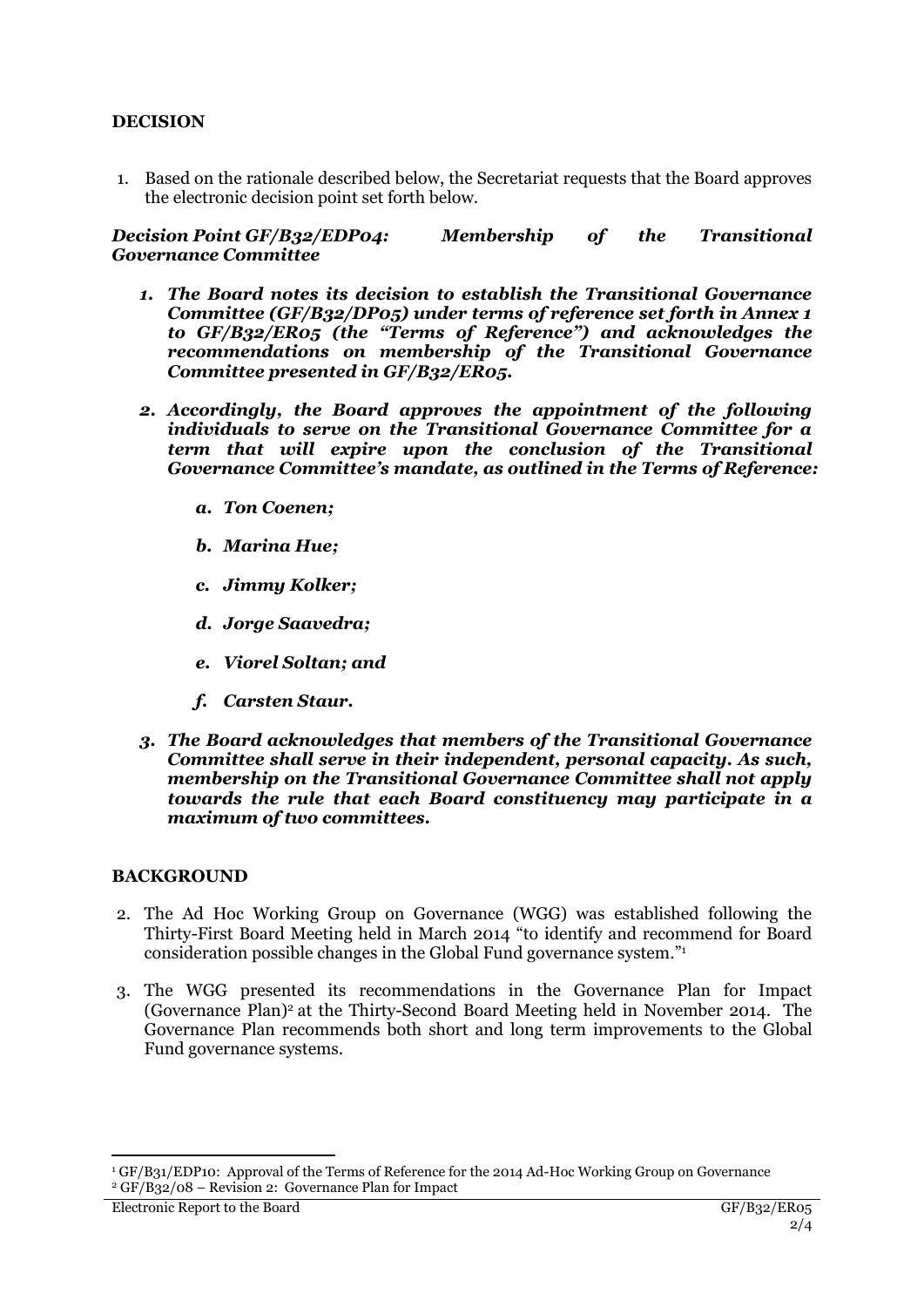- 4. The Board approved the Governance Plan recommendation to transition to an enhanced governance structure, which will begin operations at the end of the current committee terms. It also decided to establish the Transitional Governance Committee to facilitate this transition under the terms of reference set forth in Annex 1 to this report. 3
- 5. The purpose of the Transitional Governance Committee is to implement the recommendations outlined in the Governance Plan with the intention of improving the efficiency, effectiveness and consistency of the affairs of the Global Fund Board and its committees. During this transitional period, this committee will have the same standing in the governance system as the current committees and will have five key responsibilities:
	- a. Oversee the key governance functions identified in the Governance Plan as missing or not being performed under the existing structure and needing to be addressed, and advise the Board thereon.
	- b. Develop a Performance Assessment Framework and oversee the process of performance assessments of the Board and committees, including assessments of leadership.
	- c. Finalize the Enhanced Governance Structure for Board approval, including updated roles and responsibilities under the re-configured three-committee structure.
	- d. Develop the key components of a comprehensive Governance Framework for Board approval including guidelines for effective lifecycle and constituency management.
	- e. Through a consultative process, develop proposals on the Board's future size and composition.
- 6. On 3 December 2014, the Chair and Vice-Chair of the Board (Board Leadership) launched the nomination process for the membership of the Transitional Governance Committee. Under its terms of reference, the Transitional Governance Committee is comprised of six voting members — three nominated by the implementer constituencies of the Board and three nominated by the donor constituencies of the Board. Representatives of the two constituency groups, donor and implementer, were asked to coordinate an open and transparent process among their respective constituencies so that three candidates from each constituency group would be nominated for consideration.
- 7. Nominations were received by 10 December 2014 and reviewed by Board Leadership, in collaboration with the Coordinating Group. Among other considerations, the evaluation of nominees took into account whether candidates had current or prior experience as a Board Member, Alternate, Communications Focal Point, Committee Member or other role within a Board constituency. Experience and knowledge in the field of governance, particularly with respect to reform and performance assessment, were also taken into consideration.
- 8. Accordingly, Table 1 below lists the candidates recommended by the Board Leadership to serve as members of the Transitional Governance Committee.

 $\overline{a}$ 

<sup>3</sup> GF/B32/DP05

Electronic Report to the Board GF/B32/ER05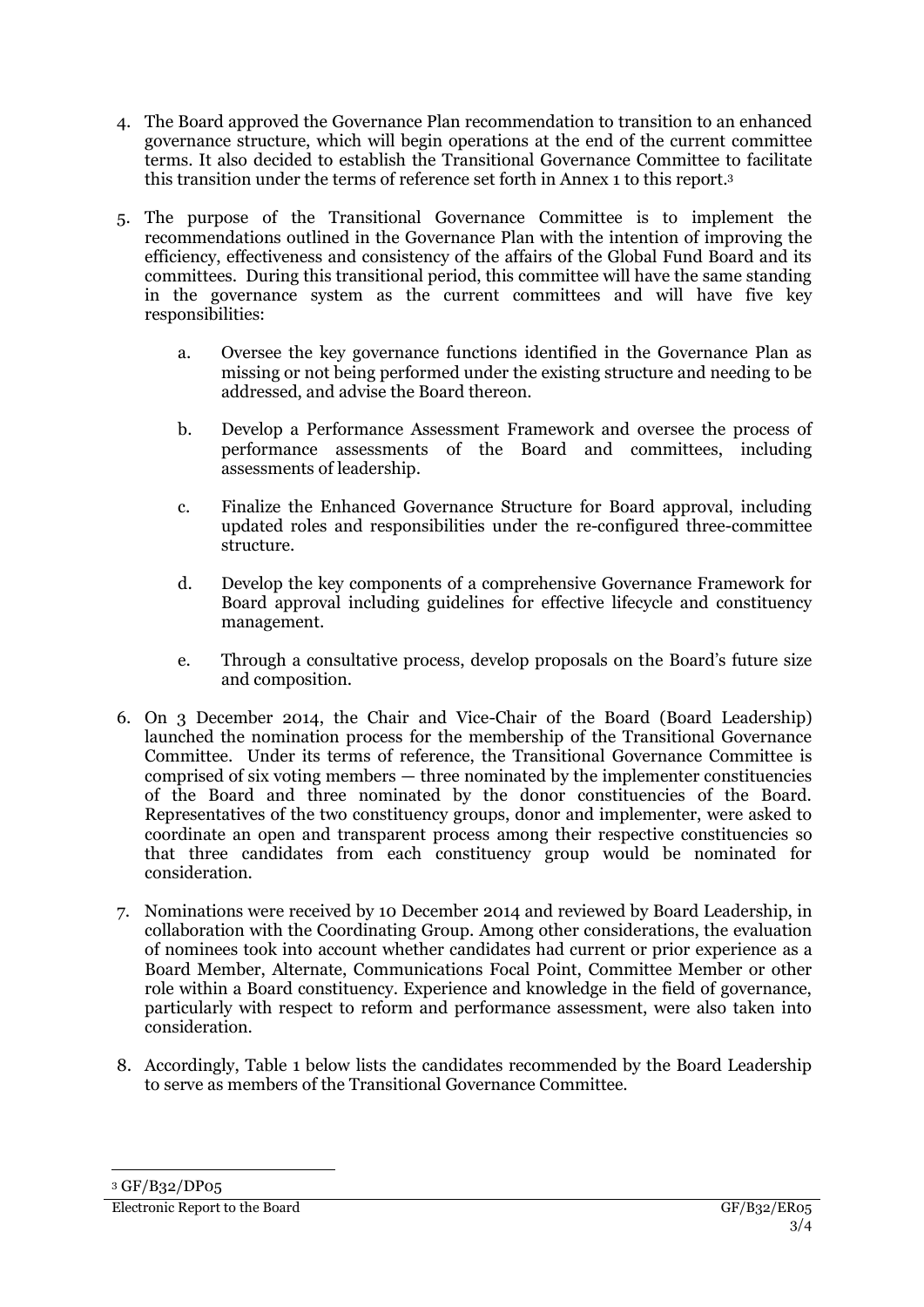| <b>Name</b>          | <b>Constituency Group</b> | <b>Constituency</b>             |
|----------------------|---------------------------|---------------------------------|
| <b>Ton Coenen</b>    | Implementer               | Developed Country NGOs          |
| Marina Hue           | Donor                     | France                          |
| Jimmy Kolker         | Donor                     | <b>USA</b>                      |
| Jorge Saavedra       | Implementer               | Developing Country NGOs         |
| Viorel Soltan        | Implementer               | Eastern Europe and Central Asia |
| <b>Carsten Staur</b> | Donor                     | Point Seven                     |

# **Table 1: Transitional Governance Committee Nominees**

- 9. Because the members of the Transitional Governance Committee serve in their independent, personal capacity, they shall not accept or seek instruction from another party, entity or body in the discharge of their responsibilities. As such, membership on the Transitional Governance Committee shall not apply towards the rule that each Board constituency may participate in a maximum of two committees.
- 10. The Nomination Forms and CVs for the nominated candidates are provided in Annex 2 to this report.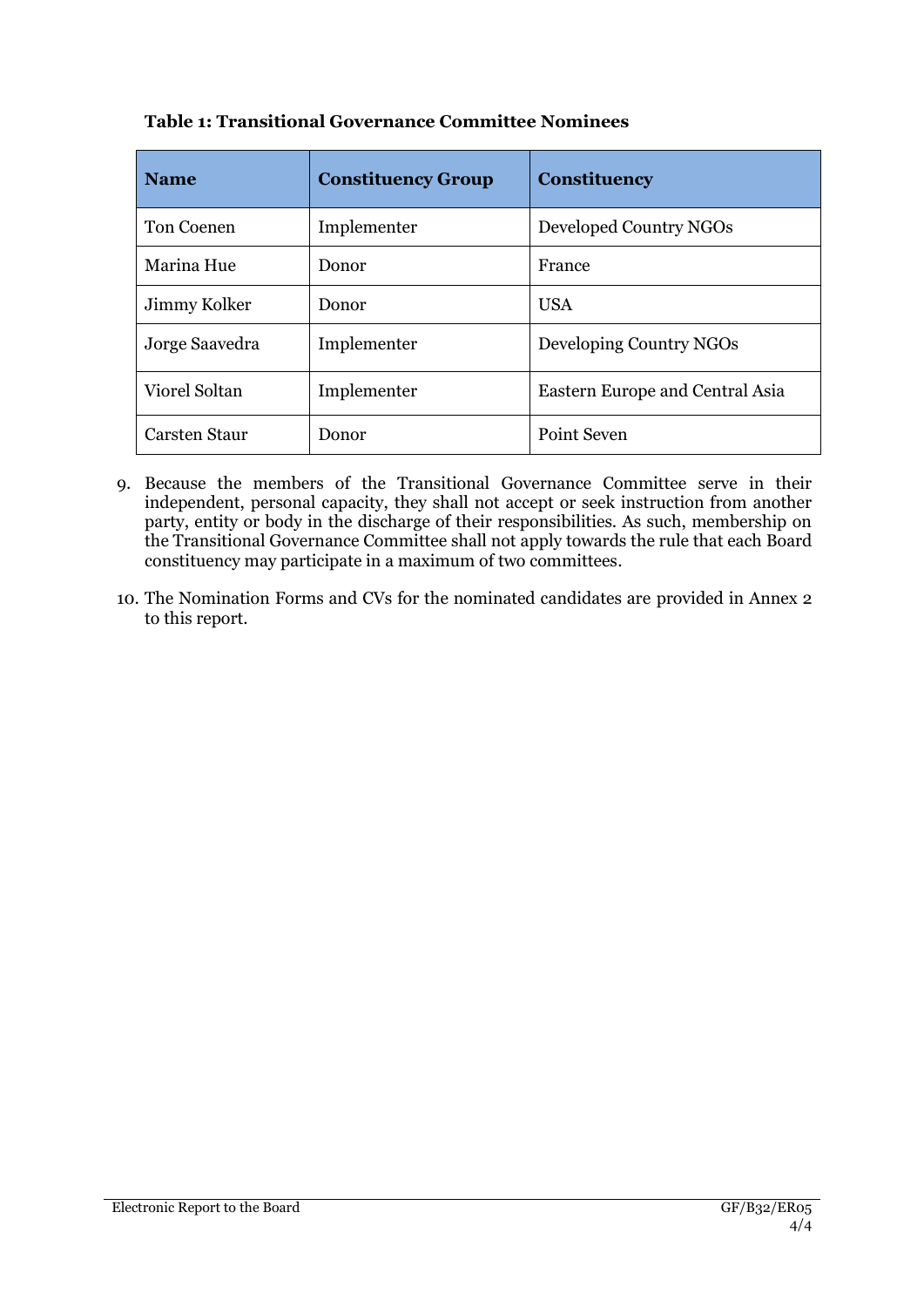### **TERMS OF REFERENCE**

## **TRANSITIONAL GOVERNANCE COMMITTEE<sup>1</sup>**

#### **Purpose**

- 1. At the Thirty-First Board Meeting in March 2014, the Board leadership introduced a proposal for the establishment of an Ad-Hoc Working Group on Governance (WGG) (GF/B31/18). From May to October 2014 the WGG conducted a review aimed to "identify and recommend for Board consideration possible changes in Global Fund governance systems". The WGG presented its final recommendations in the Governance Plan for Impact for approval at the November 2014 Board Meeting.
- 2. The purpose of the Transitional Governance Committee is to implement the recommendations outlined in the Governance Plan for Impact ("the Governance Plan") with the intention of improving the efficiency, effectiveness and consistency of the affairs of the Global Fund Board and its committees. During this transitional period, this committee will have the same standing in the governance system as the current committees.

#### **Background**

- 3. The Board, working through committees and designated focal points has, from the Twenty-Third Board Meeting in May 2011, been closely engaged in governance reform initiatives – based on the recommendations from the Comprehensive Reform Working Group, supplemented by recommendations from the Final Report of the High-Level Independent Review Panel on Fiduciary Controls and Oversight Mechanisms ("High-Level Panel Report") and by a consultative process conducted by Board leadership. rship introduced a<br>Sovernance (WGG)<br>a review aimed to<br>ges in Global Fund<br>nendations in the<br>ard Meeting.<br>to implement the<br>("the Governance<br>and consistency of<br>ng this transitional<br>ance system as the<br>prehensive Reform<br>inal R
- 4. In June 2014, the Office of the Inspector General released its final report of the OIG advisory engagement to review the effectiveness and efficiency of the Global Fund governance.

# **Mandate and scope**

**.** 

- 5. The mandate of the Transitional Governance Committee shall commence upon the conclusion of the Thirty-Second Board Meeting and will cease at the end of March 2016, or until the committee structure under the enhanced governance structure, as set forth in the Governance Plan, is fully constituted and operational.
- 6. The Transitional Governance Committee will focus on the implementation of the recommendations from the Governance Plan and will have four key responsibilities:

<sup>1</sup> As adopted on 21 November 2014 (GF/B32/DP05)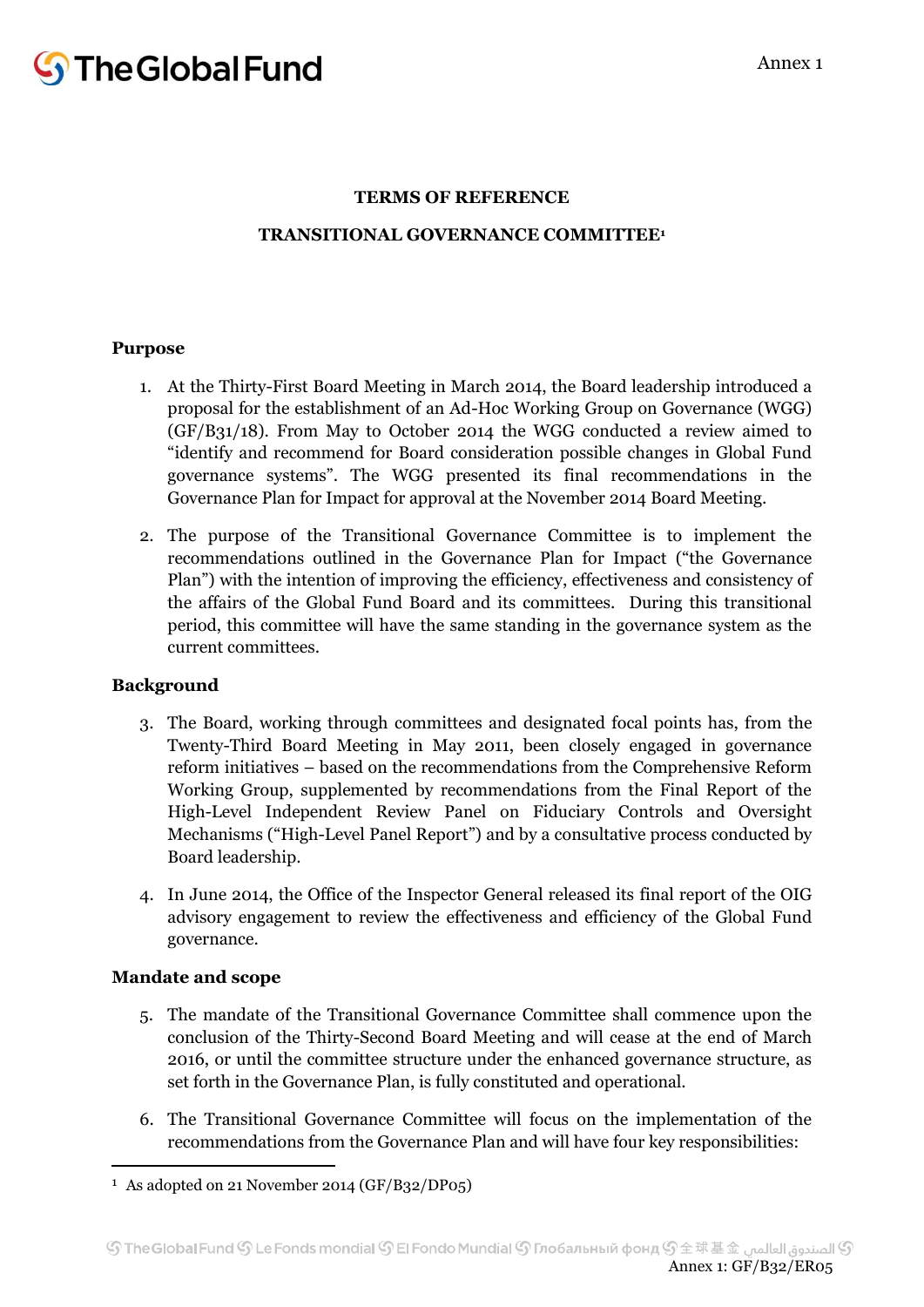# **S** The Global Fund

- I. **Oversee the key governance functions** that were identified in the Governance Plan as missing or not currently being performed under the existing structures and needing to be addressed in the upcoming period (e.g.: institutional memory management, review of governance documents, oversight of CCMs matters (e.g.: review of OIG report), legal status issues), and advise the Board thereon.
- II. **Develop a Performance Assessment Framework and oversee the process of performance assessments of the Board and committees**, including assessments of leadership.
- III. **Finalize the Enhanced Governance Structure for Board approval, including updated roles and responsibilities under the reconfigured three-committee structure** based on the preliminary model provided in the Governance Plan.
- IV. **Develop the key components of a comprehensive Governance Framework for Board approval,** to ensure that the Global Fund has the correct systems, processes and guidance to facilitate effective governance including guidelines for effective lifecycle and constituency management.
- V. **Through a consultative process, develop proposals on the Board's future size and composition** in the context of a changing global economic and development landscape as outlined in Annex 9 of the Governance Plan for Impact  $(GF/B32/08 -$  Revision 2).
- 7. As part of the work underlying this report, the WGG developed a package of detailed concept notes covering the various workstreams identified in this report that will be provided to the Transitional Governance Committee to inform their work.
- 8. The Transitional Governance Committee will work with a wide range of references to meet its mandate, with primary reliance on the following:
	- The Governance Plan for Impact;
	- Review of and benchmarking against industry best practices in both the public and private sector;
	- Oral and written input from constituencies on governance issues, either through formal or informal consultations;
	- The core governance documents (e.g., operating procedures, by-laws and committee charters) as well as other decision points of the Board and its committees or other relevant policies that provide guidance on the standards and practices for governance within the Global Fund.
- 9. The Transitional Governance Committee will also build on its own experience and expertise in the field of governance, particularly in relation to other multilateral organizations.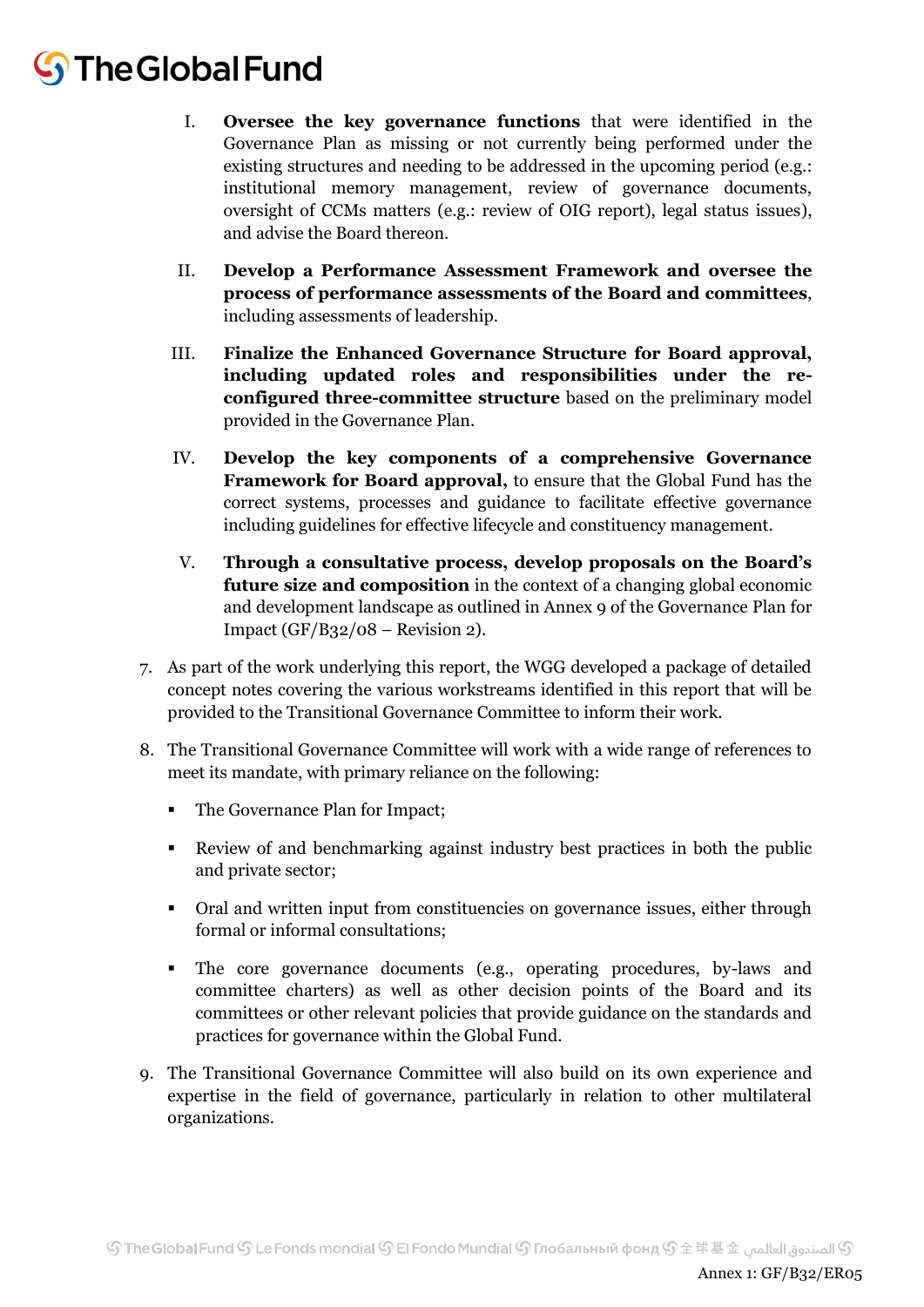# **S** The Global Fund

# **Key deliverables**

- 10. The implementation of the Governance Plan has several key deliverables that should be developed and either in place or put forward for Board approval for the first Board meeting of the year in 2016:
	- I. Updated enhanced governance structure:
		- a. Finalize the enhanced governance structure with re-aligned roles and responsibilities for Board approval including the creations of or modification to relevant modifications to key governance documents.
		- b. Support the process of identifying and nominating committee members for the enhanced committee structure for Board approval, through a competency-based nomination process based on experience, credentials and commitment to the organization in accordance with the Board and Committee Operating Procedures.
	- II. Performance Assessment Framework:
		- a. Develop a methodology for a Performance Assessment Framework for Global Fund Board and committees, including overall assessment of governing bodies and their leadership.
		- b. Oversee the process of performance assessments of the Board and committees and their leadership for presentation to the Board.
	- III. Country Coordinating Mechanisms (CCMs)
		- a. Review results from the 2015 OIG Review on CCMs and provide recommendations to the Board.
	- IV. Guidelines for Lifecycle Management for Board and committees including:
		- a. Guidelines and tools on-boarding and off-boarding of Board and committee leadership, Board and committee members.
		- b. Guidelines and best practices for constituency management including:
			- i. Minimum requirements for member selection processes
			- ii. Roles and responsibilities for constituency members
			- iii. Communication principles and modalities.

# **Establishment, working arrangements and support**

11. The Transitional Governance Committee will be constituted as a temporary committee commencing its mandate in November 2014 following the Thirty-Second Board Meeting and will be conclude its mandate upon the full constitution and